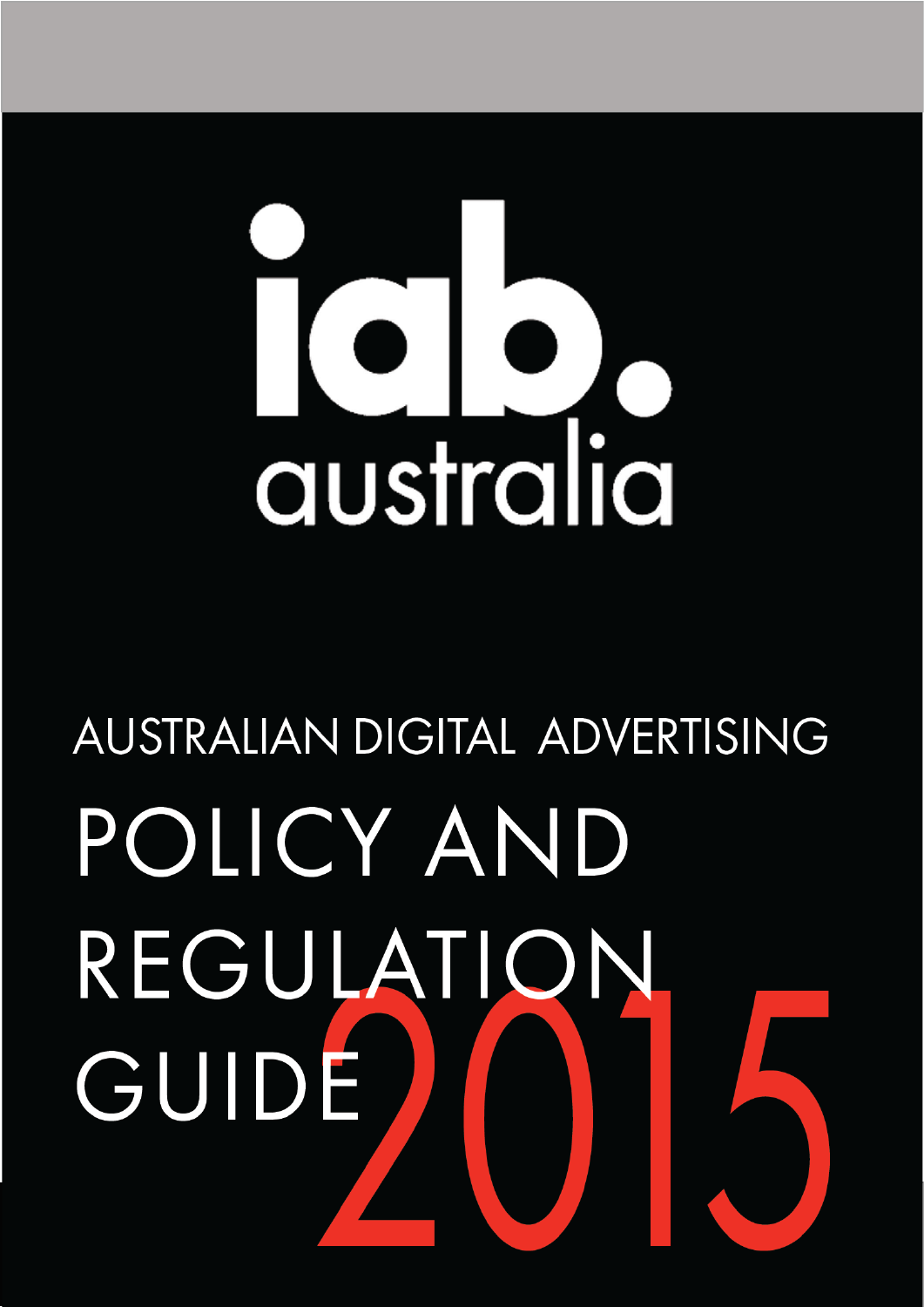Welcome to the IAB Austral[i](#page-4-1)a guide to digital advertising policy and regulations<sup>i</sup>. Everything you need to know about existing rules and regulations, as well as the key policy issues and debates shaping the market, and all in one place.

Interactive digital advertising is a multifaceted practice involving several areas of expertise including but not limited to: content creation, technology build, media broadcasting, copyright development, making representations, collect personal information, data aggregation delivered across multi-platform and multi-device communication channels. These practices collectively complex and portray a multidimensional digital life cycle. Because of the diversity of conduct involved we see that legal and regulatory considerations arise at each stage of the digital life cycle, therefore more than one arm of government is involved in overseeing our industry which is also complimented, where possible by self-regulation.

Below you will find answers to a range of questions designed to help you get to grips with what you need to know about current digital advertising regulations. Simply click on the links to be taken to the relevant answer within this page.

- **[How is digital advertising regulated in Australia? Give me a one](#page-1-0)[minute overview.](#page-1-0)**
- **[What are the basic rules businesses need to follow?](#page-2-0)**
- **[What about the use of data in online marketing? Is this regulated?](#page-2-0)**
- **[Who enforces compliance with the law?](#page-3-0)**
- **[What happens if an organization](#page-4-0) does not comply with the [advertising self-regulatory rules?](#page-4-0)**
- **[What is the ADAA Self-Regulatory Program?](#page-6-0)**
- **[I still have questions –](#page-6-1) who do I contact?**

# <span id="page-1-0"></span>**How is digital advertising regulated in Australia? Give me a oneminute overview.**

In Australia, the conduct of digital advertising is regulated by federal laws, some state agencies, as well as self-regulation. At a federal level, the Australian Competition and Consumer Commission (ACCC) regulates the content of digital advertising and disclosures through the Australian Consumer Law (ACL), which requires business to ensure that consumers are appropriately and accurately informed by prohibiting misleading or deceptive conduct, false or misleading claims and the imposition of unfair contract terms. Furthermore, the Spam Act 2003 (Cth) mandates that you must obtain consent from a consumer before initiating a commercial electronic message, appropriately identify your business and ensure that the consumer is able to unsubscribe from your messages. The Privacy Act 1988 (Cth) is also another key piece of legislation that requires business to be open and transparent with respect to their data handling

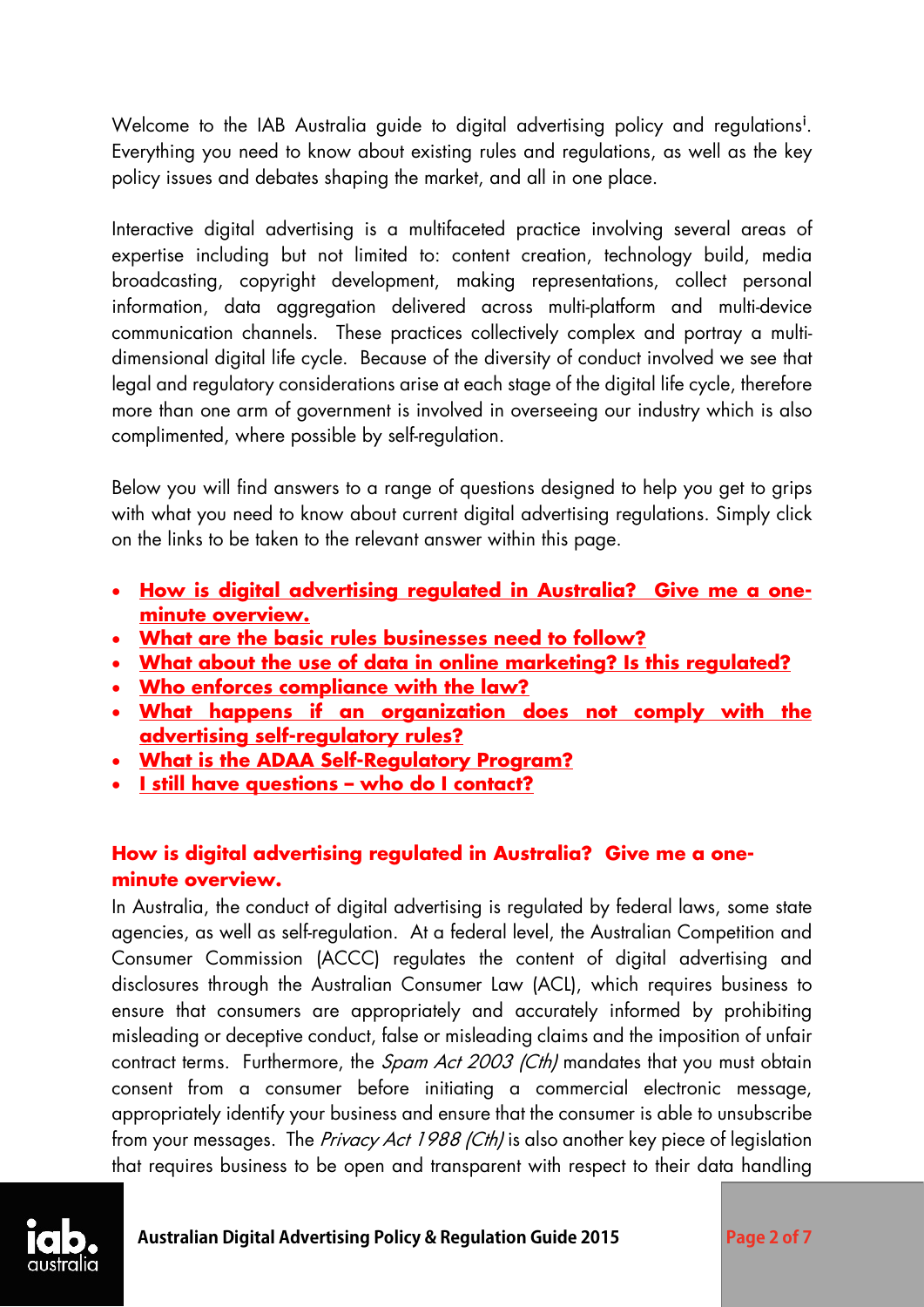practices and prescribes the contents of privacy policies as well as several other notifications and data security obligations. Some State agencies mirror the obligations of the ACL but also have specific requirements with respect to the conduct of competitions and lotteries. Self-regulation and good practice supplements legislation and fill the gaps where the law does not or cannot reach, offering an easier way of resolving disputes and adapting guides to new technologies and business models.

### <span id="page-2-0"></span>**What are the basic rules businesses need to follow?**

This can depend on the size of your business and whether you are an advertiser, agency, media owner or technology business. There are over numerous pieces of legislation affecting advertising in Australia. A significant piece of legislation to be aware of is the Competition and Consumer Act 2010 (Cth) including the Australian Consumer Law (ACL).

The Competition and Consumer Act 2010 (Cth) seeks to promote competition, prohibits misuse of market power, uncompetitive conduct, promotes fair trading and provides protection for consumers. A significant provision within the ACL is Section 18 which states ia person must not, in trade or commerce, engage in conduct that is misleading or deceptive or is likely to mislead or deceivei. This section creates a norm of conduct and applies for both consumer protection and all aspects of itrade or commercei. A person or business can contravene Section 18 by either act or omission. For example, a claim that a product or service does or does not have certain attributes in advertising, marketing or product specifications may give rise to a contravention. Further, if a person makes a representation with respect to a future matter and the person does not have reasonable grounds for making that representation, then the representation will be taken to be misleading. An omission, or silence, can also be held to be misleading or deceptive conduct. In this regard, the ACCC has issued guidance to help advertisers comply with these requirements, ACCC  $\tilde{n}$  A Guide for Business, Advertising and Selling Guide April 2014 [http://www.accc.gov.au/publications/advertising-selling.](http://www.accc.gov.au/publications/advertising-selling) This guide applies to all digital advertising conduct regardless of the type of technology, device or media delivery.

Publishers and app developers should be aware that claims made on a website or app also are subject to ACCC guidance and oversight. In addition, the privacy commissioner has issued practical guidance- Mobile privacy: a better practice guide for mobile app developers [\[http://www.oaic.gov.au/privacy/privacy-resources/privacy](http://www.oaic.gov.au/privacy/privacy-resources/privacy-guides/guide-for-mobile-app-developers)[guides/guide-for-mobile-app-developers\]](http://www.oaic.gov.au/privacy/privacy-resources/privacy-guides/guide-for-mobile-app-developers).

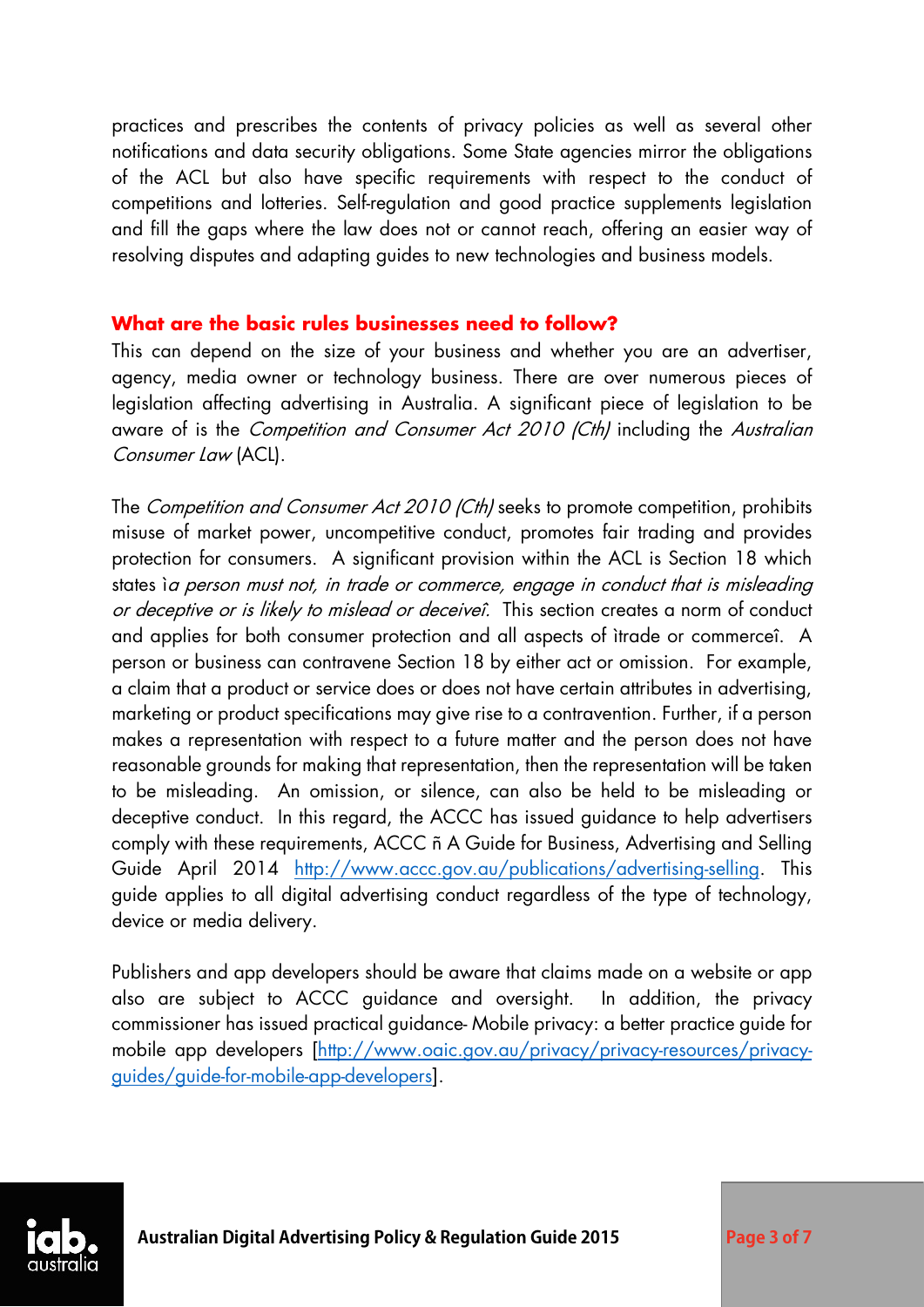### **What about the use of data in online marketing? Is this regulated?**

Yes. Most interactive advertising involves the collection and use of data to produce, measure and profile advertising, and the most generic law governing all businesses in the sector is the *Privacy Act 1988 (Cth)*. It outlines the legal obligations with respect to the collection, holding, use and disclosure of personal information, including health information, credit information, tax file numbers and credit information. Importantly, digital advertising involves data aggregation and consumer profiling which may in some circumstances lead to consumer identification. Business should be mindful of the current definition of personal information under the Privacy Act that states that personal information means *iinformation or an opinion about an identified individual, or an* individual who is reasonably identifiable: (a) whether the information or opinion is true or not; and (b) whether the information or opinion is recorded in a material form or notî. This definition of personal information includes information about an individual which, when combined with other information (which may not be controlled by the same entity), identifies an individual or renders the individual reasonably identifiable. Multiple documents or data bases are potentially controlled by different entities, may be considered in determining whether an individual is reasonably identifiable under the Privacy Act, thus a key issue that will face advertises is how and when to determine whether the threshold of 'reasonably identifiable' has been reached. In assessing whether you hold or are likely to be dealing with personal information, you should consider the practicality, cost, difficulty and likelihood that the information will be linked in a way to identify the individual or whether an individual is reasonably identifiable.

### **Who enforces compliance with the law?**

<span id="page-3-0"></span>There are a diverse range of businesses practices involved in digital advertising arising at different stages of the digital life cycle of content production and communication. Depending on the conduct of your business, then you should be aware of one or more of the following regulators that administer, oversee and enforce compliance with the law.

### Australian Communications and Media Authority (ACMA)

The ACMA attends to the day to day regulation of some of the areas overseen by the Department of Communication. It provides guidance, compliance standards, receives and adjudicates complaints and enforcement for matters relating to regulation of all forms of electronic communication including the:

- Internet content
- Internet security ñ anti-malware initiative
- Content and advertising  $\tilde{n}$  by setting license conditions, mandatory program standards, codes of practice, disclosure of sponsorship, setting standards for the delivery of Australian content

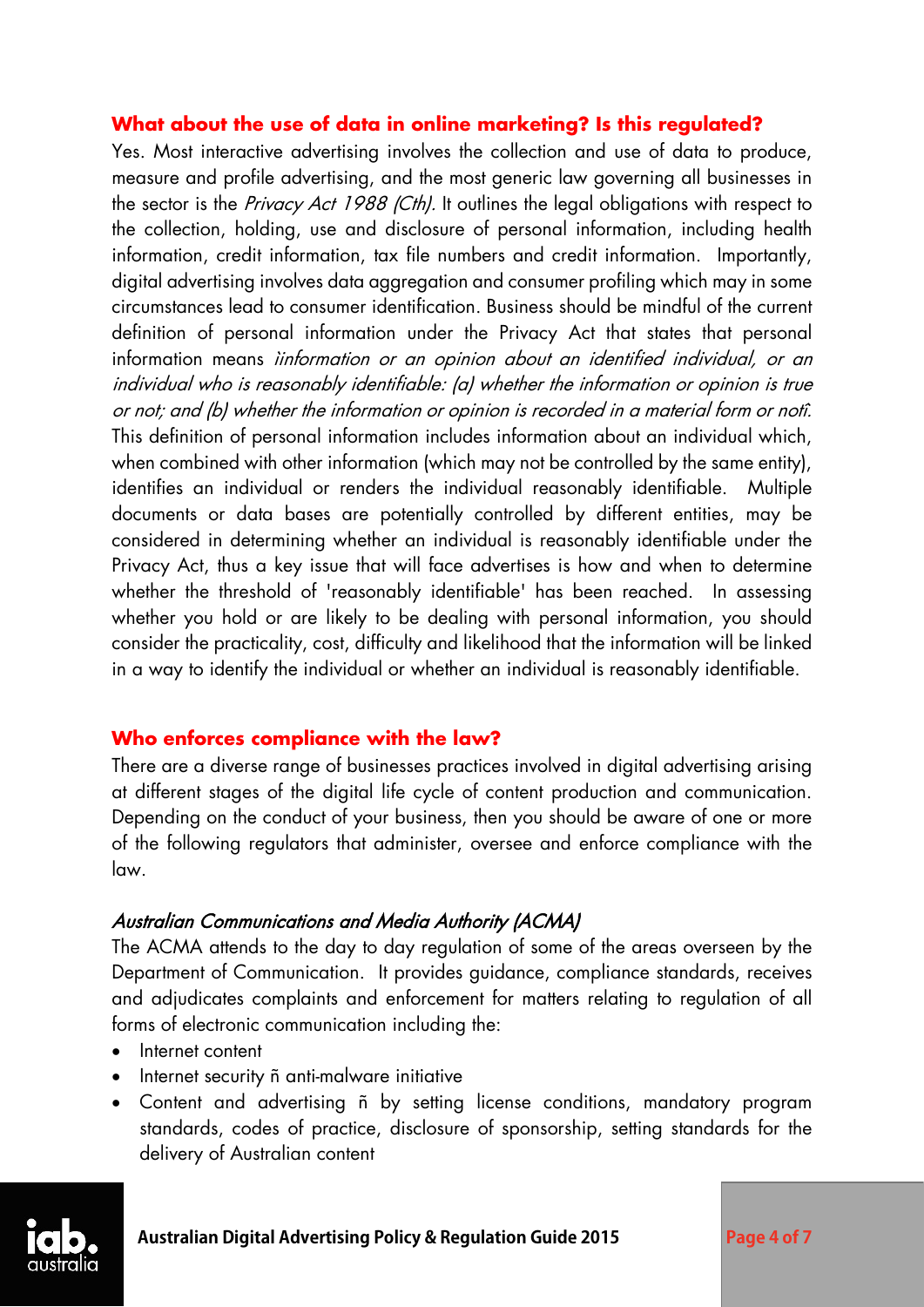- Telecommunications
- Radio content and spectrums
- Broadcasting
- Anti-spam

## Australian Competition and Consumer Commission (ACCC)

The ACCC promotes competition and fair trade in markets to benefit consumers, businesses, and the community. One of its primary responsibilities is to ensure that individuals and businesses comply with Australian competition, fair trading, and consumer protection laws as they apply under the Competition and Consumer Act 2010. Of particular note are the Australian Consumer Law provisions that address the disclosure, transparency and factual obligations of businesses when promoting goods and services to consumer, which includes online advertising through the use of any form of digital infrastructure The ACCC is concerned with:

- False or misleading claims
- Managing online reviews
- Shopping online
- Internet banking
- Online auctions
- Online group buying
- Social media advertising
- Pricing displays
- Unfair practices

### Office of the Australian Information Commissioner (OAIC)

<span id="page-4-1"></span>Is responsible for privacy functions and other laws that confer privacy obligations as part of that law, for example compliance with Anti-Money Laundering and Telecommunications laws also triggers obligations by relevant entities with respect to disclosure of personal information. Generally, privacy laws only apply to organisations with an Australian Link that have an annual turnover of \$3 million dollars or more (though they may elect to comply with a lower turnover). The Privacy Act 1988 is the primary legislation dealing with collection, holding, use and disclosure of personal information that belongs to an individual as it arises within the commercial business sector.

### <span id="page-4-0"></span>**What happens if an organization does not comply with the law?**

Each of the above regulators administer laws that affect a different aspect of the digital advertising life cycle. In this regard, you should be mindful of the various regulatory guidance documents that are issued by regulators from time to time. Such guidance

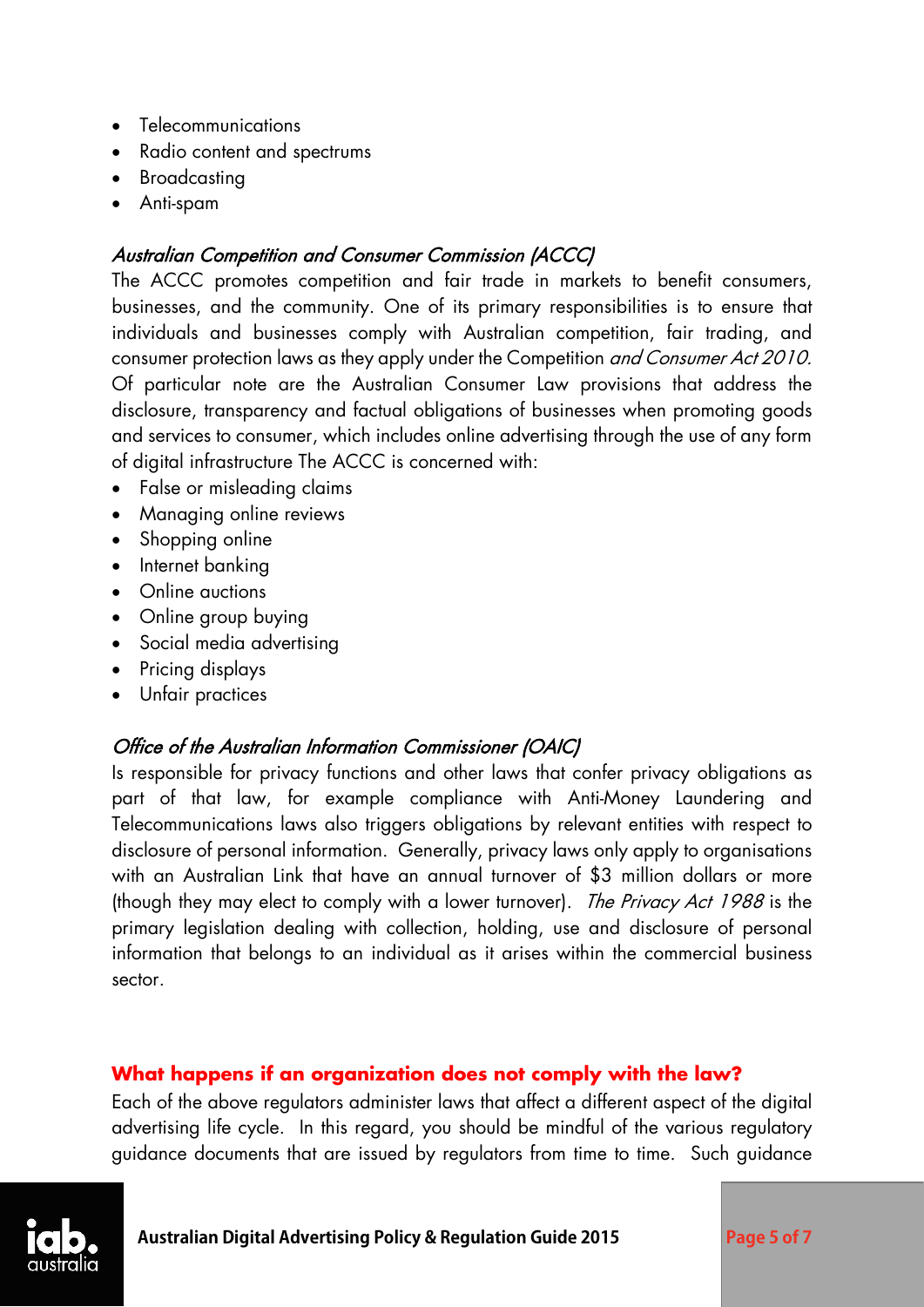documents outline the manner in which the regulator will interpret the law and its response in the event of a breach. A business that is not fully complying with the law may find itself in discussions with a regulator enquiring about its conduct. If and when this arises, then you will need to respond within the required time frame and provide written reasons or explanation as to why you are not complying with the law. An issue may come to the attention of a regulatory either by way of a complaint from a consumer or even without a complaint. Where this happens then the regulatory will want to hear from you. Depending on the reasons that you provide, you may be asked to take action or refrain from taking certain actions by way of a simple request or through a formal court order or undertaking. In some instances where the breach is considered to be more serious, then you could be faced with an infringement notice or even a court imposed fine. Your conduct will need to be either corrected, amended or even stopped completely. You should be in a position to provide suitable responses within a timely manner.

# **What happens if an organisation does not comply with advertising self-regulatory rules?**

The IAB assists members stay abreast of legislative changes by providing best practice guidelines that outline accepted industry standards. Business are encouraged to actively stay abreast of any self-regulatory guidelines as they represent a unique industry position and practices for their conduct of the digital advertising life cycle. Self-regulatory guides are not law and generally not overseen by any of the regulators. But any conduct that could be seen inconsistent with an accepted industry standard could be seen as the catalyst for government and regulators to take a second look at the conduct and introduce measures to remedy or improve behaviour within the industry. An example of industry standards of conduct are the IAB Guidelines for Ad Verification [\[http://www.iabaustralia.com.au/guidelines-and-best-practice/guidelines-best](http://www.iabaustralia.com.au/guidelines-and-best-practice/guidelines-best-practice/item/3-guidelines-and-best-practice/35-ad-verification-guidelines-2013)[practice/item/3-guidelines-and-best-practice/35-ad-verification-guidelines-2013\]](http://www.iabaustralia.com.au/guidelines-and-best-practice/guidelines-best-practice/item/3-guidelines-and-best-practice/35-ad-verification-guidelines-2013)and Digital Workflow [\[http://www.iabaustralia.com.au/guidelines-and-best](http://www.iabaustralia.com.au/guidelines-and-best-practice/guidelines-best-practice/item/3-guidelines-and-best-practice/1787-digitalworkflowguidelines)[practice/guidelines-best-practice/item/3-guidelines-and-best-practice/1787](http://www.iabaustralia.com.au/guidelines-and-best-practice/guidelines-best-practice/item/3-guidelines-and-best-practice/1787-digitalworkflowguidelines) [digitalworkflowguidelines\]](http://www.iabaustralia.com.au/guidelines-and-best-practice/guidelines-best-practice/item/3-guidelines-and-best-practice/1787-digitalworkflowguidelines).

The AANA have a number of codes that are relevant to the advertising industry and these are administered by a third party complaints resolution body call the Advertising Standards Bureau (ASB). The ASB provides a free public service in complaint resolution. It provides determinations on complaints about any form of advertising in relation to issues including the use of language and the discriminatory portrayal of people, concern for children, portrayals of violence, sex, sexuality and nudity, and health and safety. The Advertising Claims Board provides a competitive complaint resolution service. It is